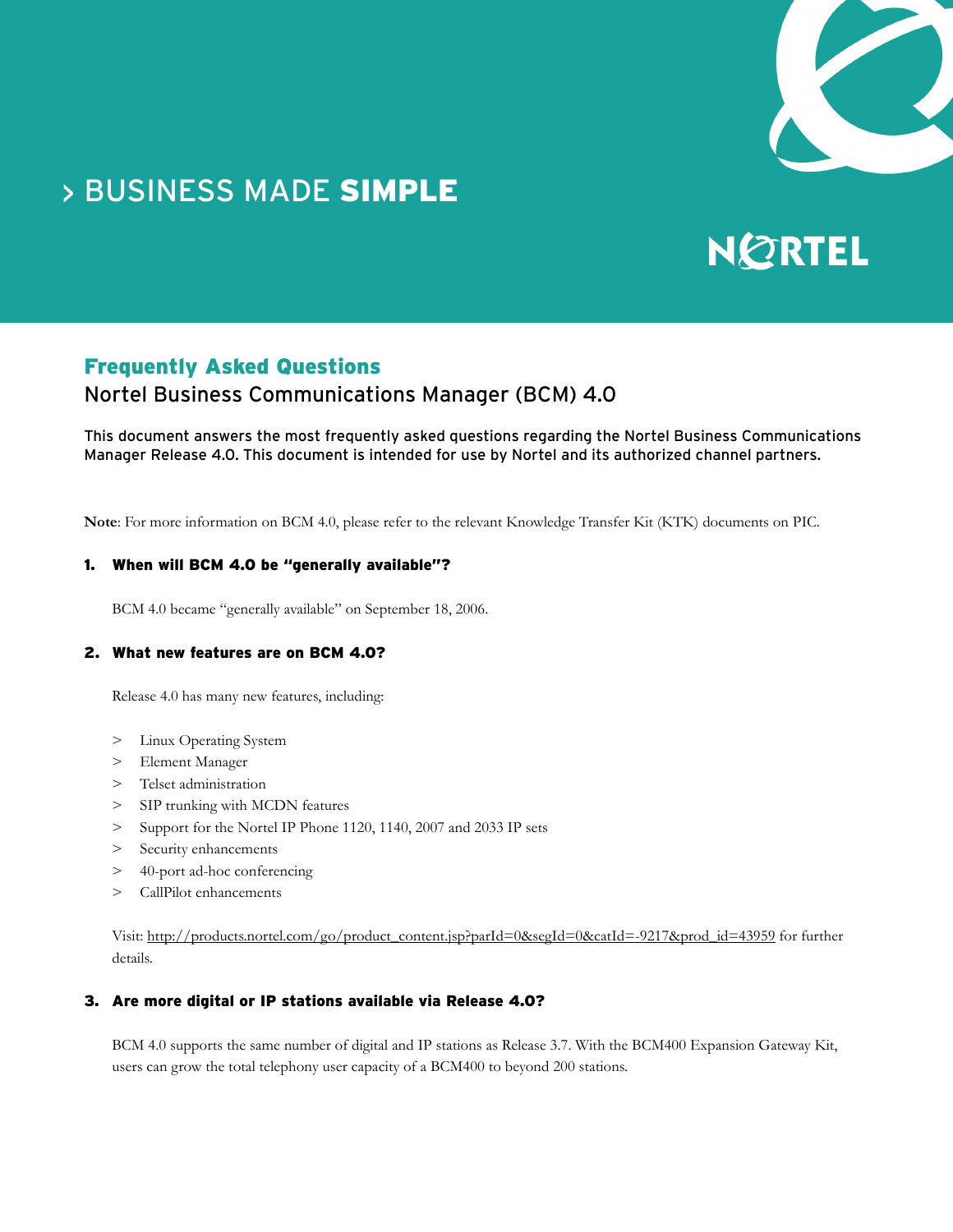#### 4. What is required to upgrade to BCM 4.0?

**If your customer is starting from Release 3.6 or 3.7**, only a software upgrade is required – no additional hardware is needed. To perform the update the 4.0 upgrade CD and the appropriate upgrade authorization code are needed. Both are included in the 4.0 upgrade kit.

**If your customer is starting from Release 3.0 or 3.5**, a software upgrade to 3.6 or 3.7 must be completed first.

**If your customer is starting from Release 2.0 or 2.5**, the hard drive will have to be replaced by a BCM 4.0 hard drive.

For more information on upgrading, "BCM 4.0 Upgrade Tips" is available at the Partner Information Center.

#### 5. How long does it take to perform the upgrade?

The amount of time it takes to upgrade varies depending on the release currently being used. When upgrading from 3.6 or 3.7, it should take approximately 60 to 90 minutes. When upgrading from 3.0 or 3.5, it should take 90 minutes to two hours.

#### 6. Do I require a Keycode if I upgrade using a BCM 4.0 hard drive?

Installing the new 4.0 hard drive will remove any existing Keycodes. To reactivate Keycoded features, customers will have to visit the Keycode Retrieval System site and validate their 4.0 upgrade Keycode. When the upgrade Keycode is uploaded, the BCM will once again have all of its Keycode features.

#### 7. Why do some Keycodes disappear after upgrading to 4.0?

Only the Keycodes that are officially on the Keycode Retrieval System (KRS) are loaded onto the keycode file and uploaded to the BCM. If your customers experience this problem, ask them to locate proof of purchase of the missing Keycodes.

#### 8. Can the BCM Image Tool (BIT) be used on BCM 4.0?

Yes, but a 4.0 upgrade Keycode will be required to retrieve the Keycode from KRS. Visit: http://www.nortel.com/servsup/krs/ for further details.

#### 9. Is it true that support for BCM ends on December 31, 2006?

No, that is not correct. Nortel will continue to support BCM 3.x and SRG 1.0 releases of software according to standard support policies in place at the time. Please refer to Technical Bulletin #021328-01 for additional information. Nortel would encourage customers to upgrade their BCM 3.x and SRG 1.0 releases to BCM 4.0/SRG 1.5 to benefit from a broad range of new functionality delivered with these current release levels. These software releases use the Microsoft Windows NT operating system; BCM 4.0, BCM 5.0 and SRG 1.5 use the Linux operating system.

However, Microsoft will no longer provide Windows NT support after December 31, 2006. This is due to Microsoft's end of support policy. Remind customers that BCM uses a special version of Windows NT Embedded, which has proven to be very effective against security exposures over the past several years. In fact, only a very small number of past Microsoft vulnerability exposures have required the creation of security patches for the BCM. If good security practices are observed, the risk of a system being vulnerable to an attack can be reduced. Alternatively, the overall problem can be avoided by upgrading to the new Linux-based BCM 4.0.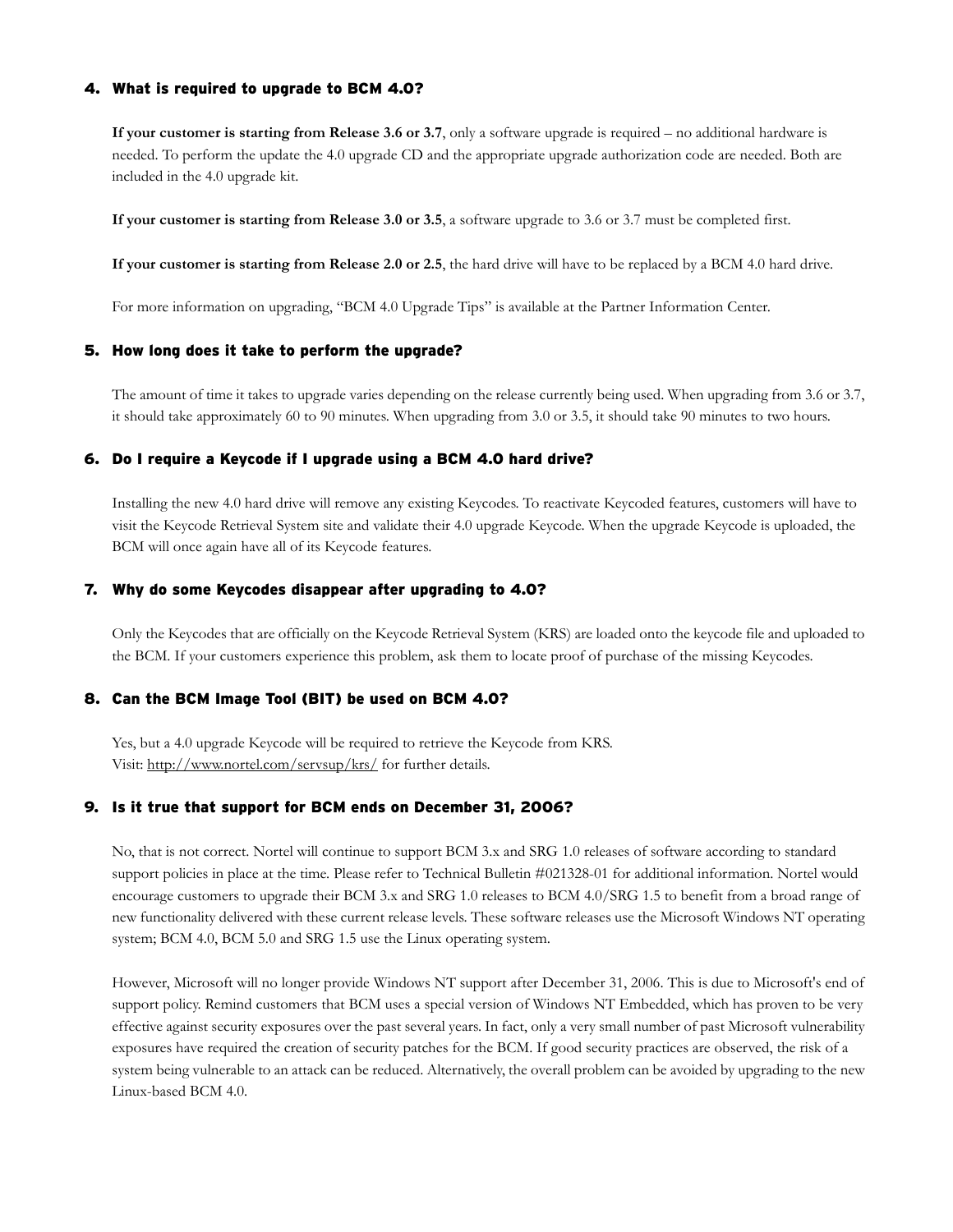#### 10. How are BCM1000 Keycodes migrated to BCM 4.0?

When migrating from a BCM1000 platform to BCM200/400 running BCM 4.0 software, BCM Keycodes can not be transferred from one platform to another.

However, to upgrade a BCM1000 from its current software release to BCM 4.0, the upgrade authorization code is applied to the Keycode Retrieval System (KRS) for the system. The keycodes will be preserved.

Make your customers aware of the Marketing Program (BCM1000 TO BCM MIGRATION NORTEL REBATES) that offers them a rebate when upgrading from a BCM1000 with voice mail to a new BCM. It runs through to December 31, 2006. Check the site often for new rebates and offers.

#### 11. If a customer who is upgrading has BCM 3.X authorization codes that they have not loaded, can they be used on BCM 4.0?

Most of them can be used. Exceptions include the Basic and Professional Call Center Keycodes. They should be installed on the BCM before upgrading to 4.0. Also, 3.x Call Center Agent Keycodes can be reused on BCM 4.0. Please see the Product Description and Sales Engineering KTKs for more details.

#### 12. What will customers who want to upgrade to 4.0 and add Intelligent Contact Center need to purchase?

Select the Intelligent Contact Center Starter Bundle Authorization Code (NTBU1019) that comes with 2 agents and 1 skillset. They can add more agents and skill sets as required. Remind them that they can also add Intelligent Contact Center reporting if desired.

#### 13. I ordered BCM 3.7. Will my customer receive BCM 4.0?

Customers who ordered 3.7 will receive 3.7.

In line with product supply and published availability dates, customer orders will be fulfilled as ordered. Once BCM 3.7 is no longer available, customers will need to order the equivalent BCM 4.0 product codes. The Order Manager will contact the partner and makes the appropriate changes to the order.

#### 14. Does the 2050 V2 work with 4.0?

The IP Softphone 2050 Version 2 is not officially supported on BCM 4.0 at this time.

#### 15. Will the sidecard for 1140 work with 4.0?

The expansion module for the Nortel IP Phone 1100 series is not supported by BCM 4.0 at this time.

#### 16. Where are the start-up wizards on 4.0?

BCM 4.0 utilizes the start-up profile format and no longer supports start-up wizards.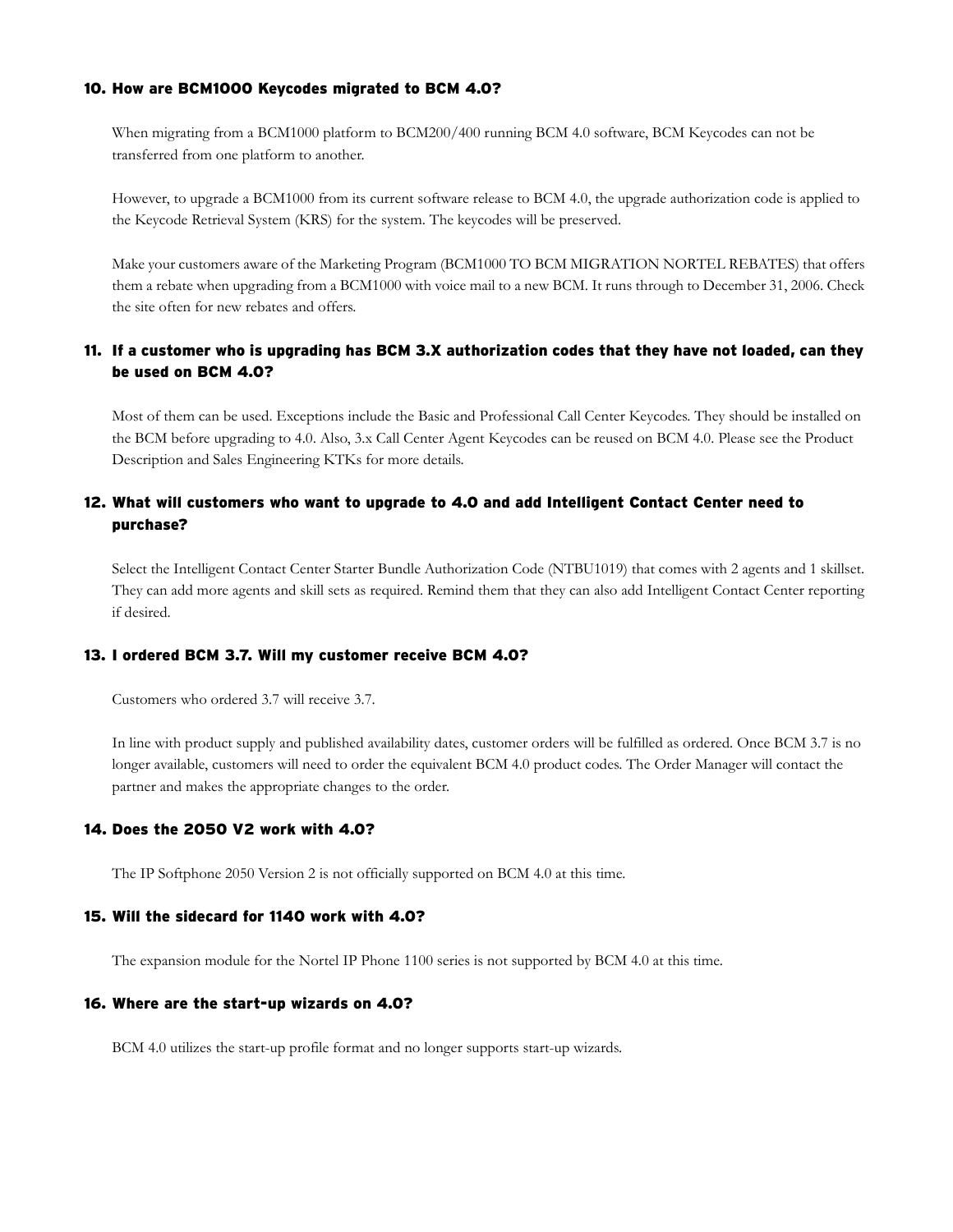#### 17. How many users does the new conference bridge support? Is it a meet me bridge?

The BCM 4.0 conference bridge supports up to 40 conferees in any combination (10 4-party calls, 8 5-party calls, etc.). It is an ad-hoc or add-on bridge – not a meet me conference bridge.

#### 18. Where are the new DID and 8X16 MBMs?

The new Analog DID MBMs and the new 8x16 MBM are supported on BCM 4.0. They are scheduled to be "generally available" in late 2006, in conjunction with the release of BCM50 2.0.

#### 19. Does BCM 4.0 support Norstar phones?

Yes, all M7XXX and T7XXX series telephones are supported on BCM 4.0.

#### 20.How does a customer verify that their system is ready for a BCM 4.0 upgrade?

Before a 4.0 upgrade takes place, it is important to make sure the hardware is in proper operating condition. All available technical bulletins on the technical support site should be reviewed.

Then the BCM hard drive should be checked to make sure the partitions are able to accept the upgrade. A hard drive upgrade test tool is available on the Nortel support web site. Go to the PIC site, then Tech support/BCM/Software Downloads and click on BCM v4.0.02.03a. Or go directly to https://app33.nortelnetworks.com/go/main.jsp?cscat=SWDETAIL&SoftwareOID=463894&poid=8236.

After entering some identifying information, you will see BCM 4.0 Upgrade Precheck Tool. Download it and use it to check the hard drive of the BCM.

#### 21. What should be done if the BCM fails the precheck test?

Use the BCM Image Tool to restore the BCM hard drive to factory parameters. This should correct the issue and the BCM will be ready for the 4.0 upgrade.

#### 22.Will BCM 4.0 support older equipment? How can I check?

All Nortel capabilities delivered on earlier versions of BCM are supported on BCM 4.0.

#### 23.How does SIP fit in my network, and is their a compatibility list?

BCM 4.0 supports SIP trunking with interoperability to other BCM200/400 4.0, BCM50 2.0, CS1000 (version 4.0 and 4.5) and MCS5100 (version 3.0). For more information, see the interoperability information available on PIC.

#### 24.Do I need to upgrade my Business Element Manager application?

Business Element Manager is inherent to the BCM 200/400 4.0 and BCM50 Release 1.0/2.0 platforms. Therefore, no upgrade of the management software is required. By upgrading to BCM 4.0, BCM200/400 users receive Business Element Manager— Unified Manager does not carry forward. Since BCM50 already comes with Business Element Manager, upgrades are automatic with BCM50 Release 2.0.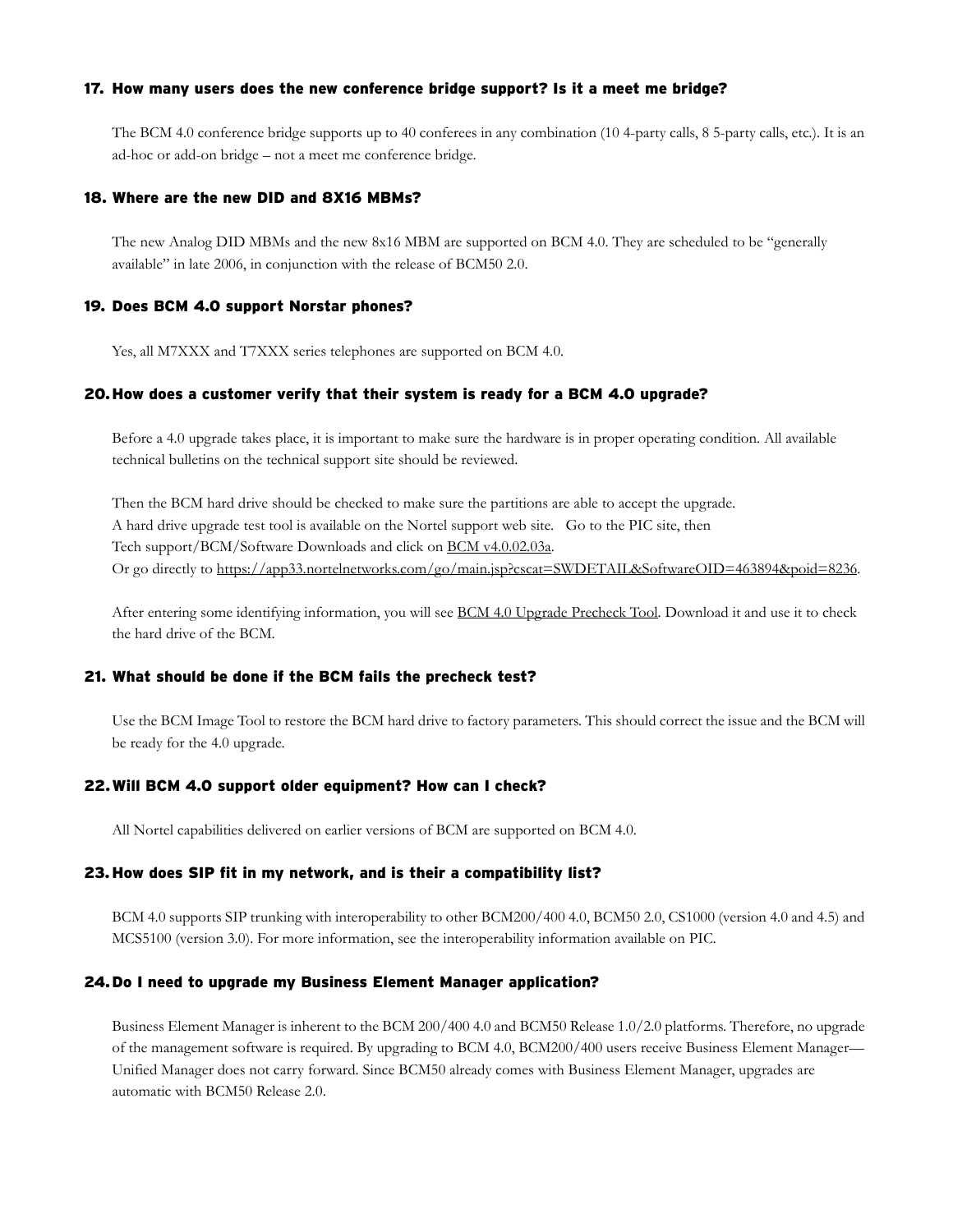#### 25.Where can the desktop application be accessed?

All of the user and administrative applications, including Business Element Manager, are downloaded from the BCM hard drive through a standard browser. The IP address of the BCM, plus the user ID and password will be needed. A startup profile is introduced for hands-free application of initial system settings for basic parameters programming.

#### 26.Why is there a request to change the password during the first log in?

This "change password" prompt is an additional security feature.

#### 27. Can a Media Bay Module from a BCM 4.0 system be used on a BCM 3.7 system? Will 4.0 firmware downloads cause any problems?

The BCM core will check to see if the firmware matches. If it is not a match, it will load the firmware it needs to run that MBM, even if the firmware is older then what is presently on the MBM. Moving MBM from BCM 3.7 to BCM 4.0 and then back to BCM 3.7 should not cause any problems.